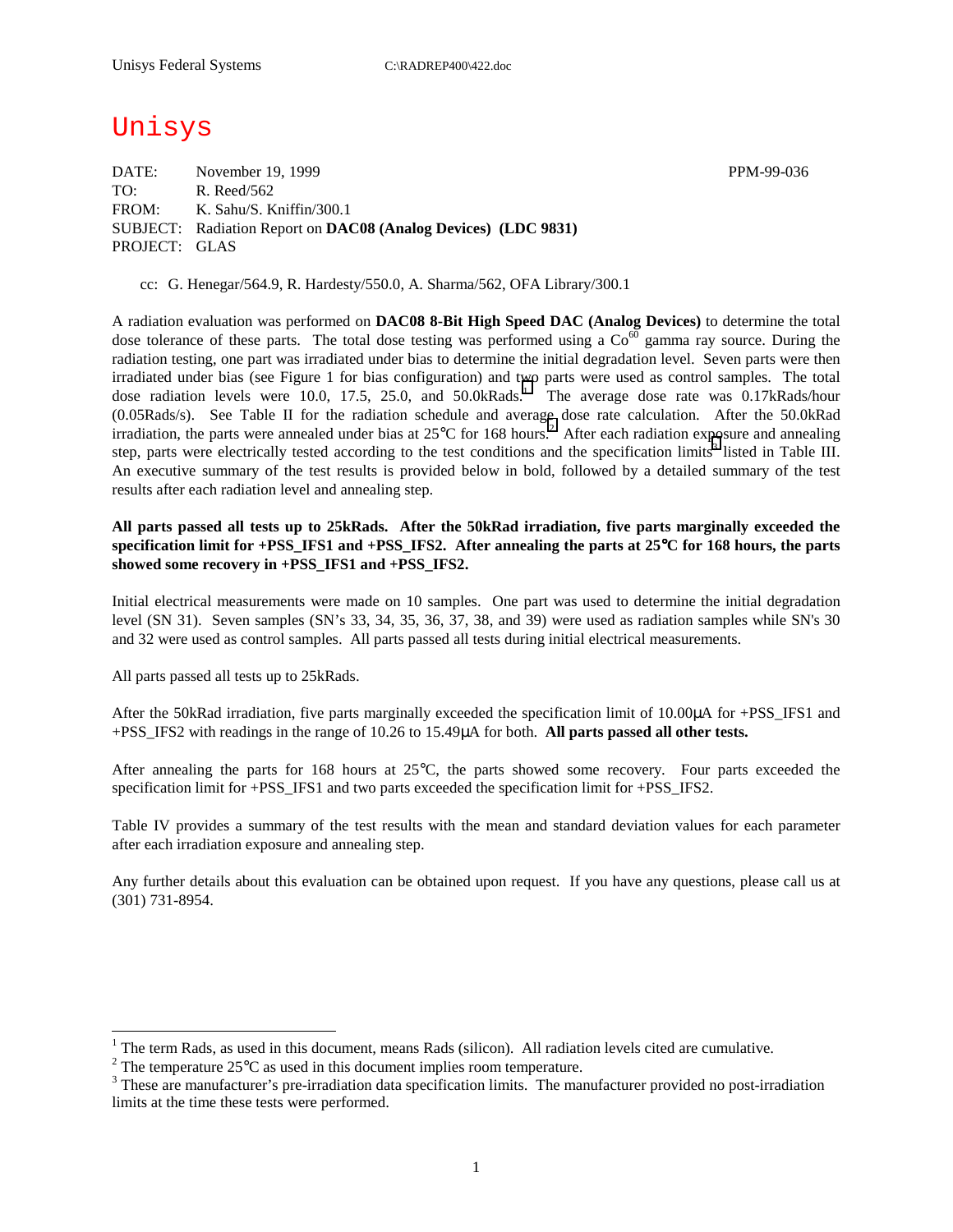#### \_\_\_\_\_\_\_\_\_\_\_\_\_\_\_\_\_\_\_\_\_\_\_\_\_\_\_\_\_\_\_\_\_\_\_\_\_\_\_\_\_\_\_\_\_\_\_\_\_\_\_\_\_\_\_\_\_\_\_\_\_\_\_\_\_\_\_\_\_\_\_\_\_\_\_\_\_\_\_\_\_\_\_\_\_\_\_\_\_\_\_ ADVISORY ON THE USE OF THIS DOCUMENT

The information contained in this document has been developed solely for the purpose of providing general guidance to employees of the Goddard Space Flight Center (GSFC). This document may be distributed outside GSFC only as a courtesy to other government agencies and contractors. Any distribution of this document, or application or use of the information contained herein, is expressly conditional upon, and is subject to, the following understandings and limitations:

(a) The information was developed for general guidance only and is subject to change at any time;

(b) The information was developed under unique GSFC laboratory conditions which may differ substantially from outside conditions;

(c) GSFC does not warrant the accuracy of the information when applied or used under other than unique GSFC laboratory conditions;

(d) The information should not be construed as a representation of product performance by either GSFC or the manufacturer;

(e) Neither the United States government nor any person acting on behalf of the United States government assumes any liability resulting from the application or use of the information.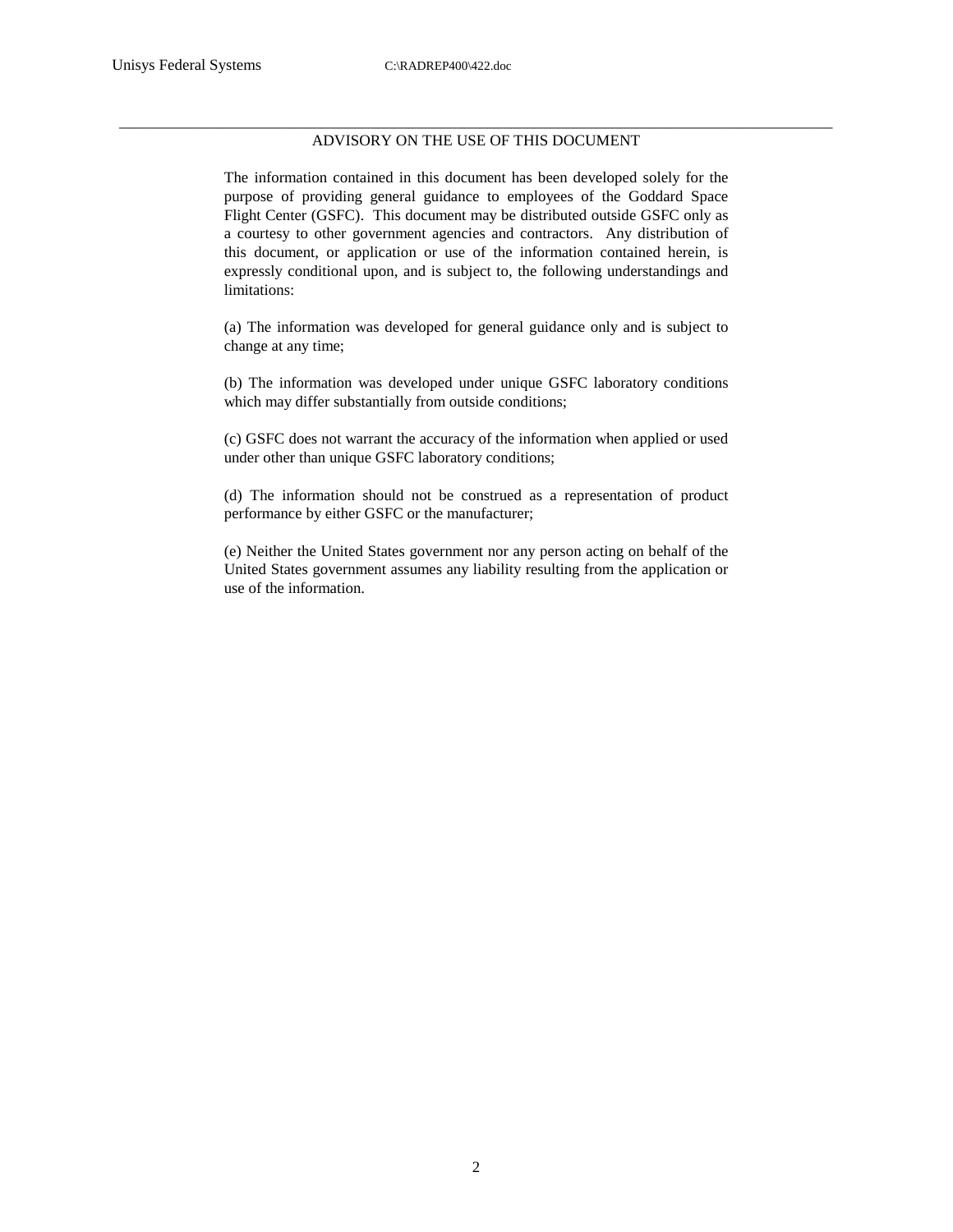# Figure 1. Radiation Bias Circuit for DAC08



Notes:

- 1.  $+V = +15V \pm 0.5V$ .
- 2.  $-V = -15V \pm 0.5V$ .
- 3.  $R_1 = 10\Omega \pm 5\%, \frac{1}{4}W$ .
- 4.  $R_2 = 7.5k\Omega \pm 5\%, \frac{1}{4}W$ .
- 5.  $C_1 = 0.001 \mu F$ , 35V.
- 6.  $C_2 = 0.1 \mu F$ , 35V.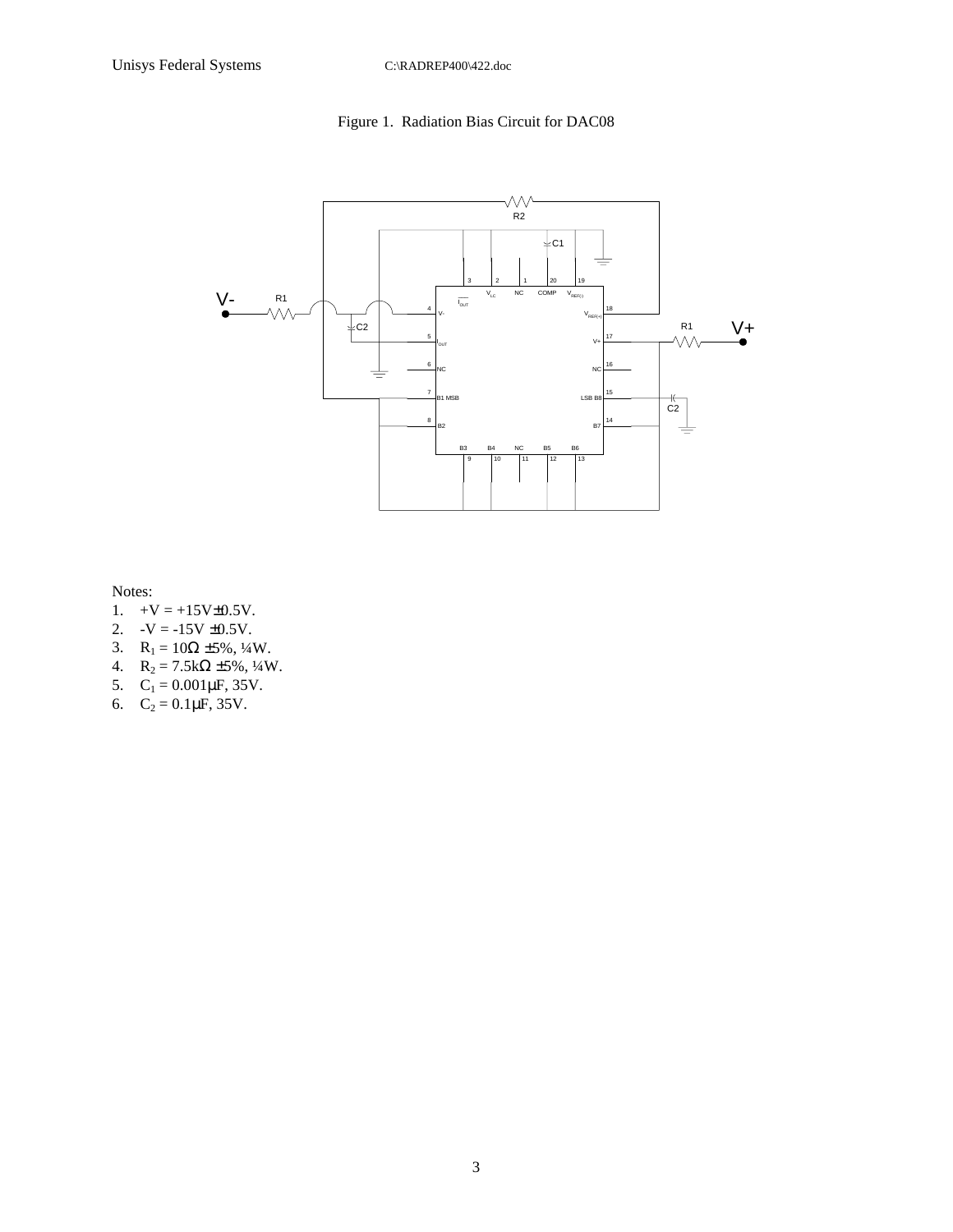| Generic Part Number:                         | DAC08                            |
|----------------------------------------------|----------------------------------|
| <b>GLAS Part Number</b>                      | 5962-89932012A                   |
| <b>GLAS TID Requirement</b>                  | $25kRads (RDM = 5)$              |
| Charge Number:                               | M90432                           |
| Manufacturer:                                | <b>Analog Devices</b>            |
| Lot Date Code (LDC):                         | 9831                             |
| <b>Quantity Tested:</b>                      | 10                               |
| Serial Numbers of Control Samples:           | 30, 32                           |
| Serial Number of Initial Degradation Sample: | 31                               |
| Serial Numbers of Radiation Samples:         | 33, 34, 35, 36, 37, 38, 39       |
| Part Function:                               | 8-Bit High Speed Multiplying DAC |
| Part Technology:                             | Bipolar                          |
| Package Style:                               | 20 Pin LCC                       |
| Test Equipment:                              | A540                             |
| Test Engineer:                               | S. Archer-Davies                 |

• The manufacturer for this part guaranteed no radiation tolerance/hardness.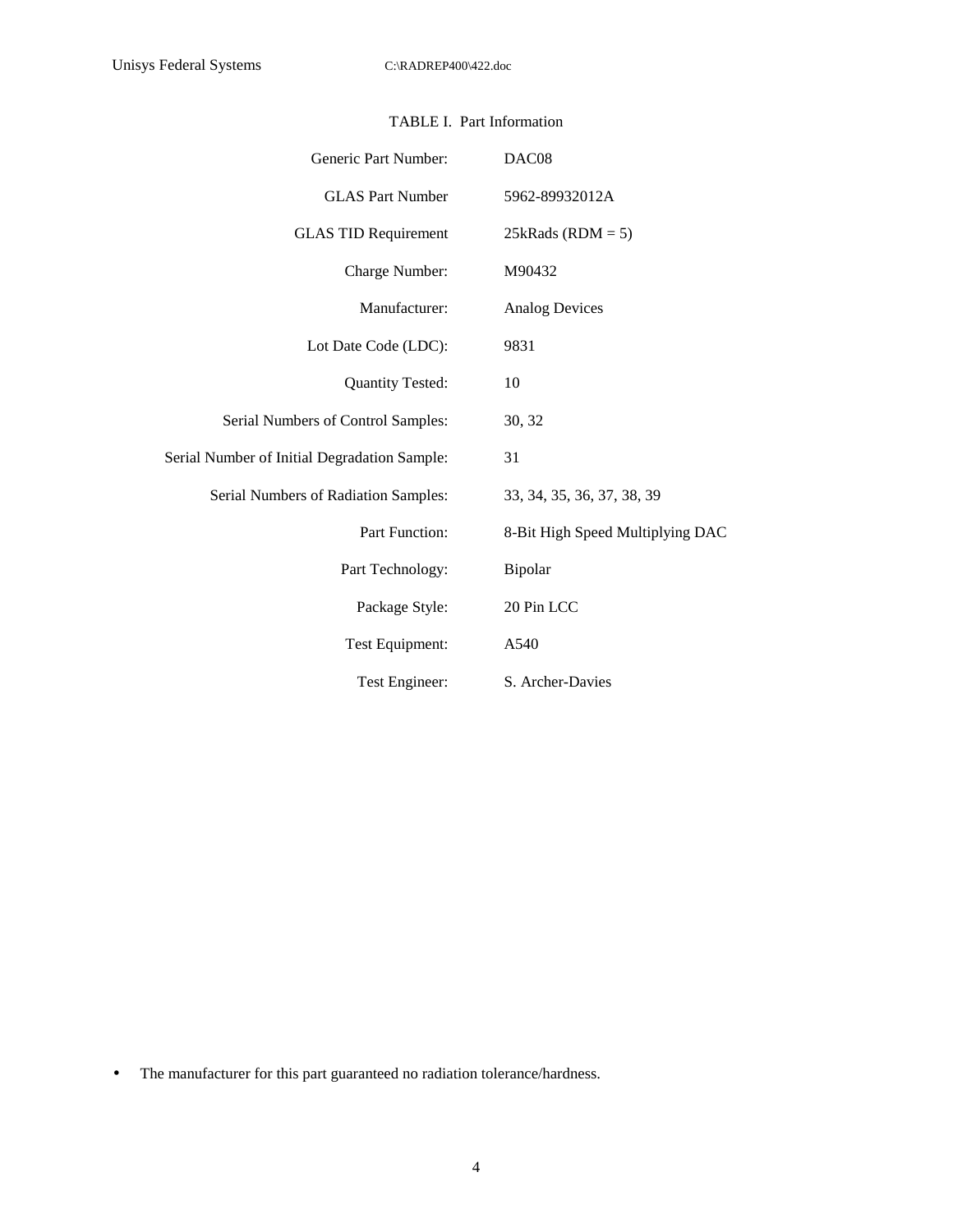| TABLE II. Radiation Schedule for DAC08                                                                          |  |  |  |  |  |
|-----------------------------------------------------------------------------------------------------------------|--|--|--|--|--|
|                                                                                                                 |  |  |  |  |  |
|                                                                                                                 |  |  |  |  |  |
| <b>One Part Test Runs</b>                                                                                       |  |  |  |  |  |
|                                                                                                                 |  |  |  |  |  |
|                                                                                                                 |  |  |  |  |  |
|                                                                                                                 |  |  |  |  |  |
|                                                                                                                 |  |  |  |  |  |
|                                                                                                                 |  |  |  |  |  |
| $4) 24.0 KRAD IRRADIATION (0.181 KRADS/HOUR)\n   10/06/99\nPOST-24.0 KRAD ELECTRICAL MEASUREMENT \n   10/08/99$ |  |  |  |  |  |
| All Remaining Parts                                                                                             |  |  |  |  |  |
|                                                                                                                 |  |  |  |  |  |
|                                                                                                                 |  |  |  |  |  |
|                                                                                                                 |  |  |  |  |  |
|                                                                                                                 |  |  |  |  |  |
|                                                                                                                 |  |  |  |  |  |
|                                                                                                                 |  |  |  |  |  |
|                                                                                                                 |  |  |  |  |  |
|                                                                                                                 |  |  |  |  |  |
|                                                                                                                 |  |  |  |  |  |
|                                                                                                                 |  |  |  |  |  |
|                                                                                                                 |  |  |  |  |  |
| Average Dose Rate = 50,000 RADS/289 HOURS=173.0 RADS/HOUR=0.05RADS/SEC                                          |  |  |  |  |  |

PARTS WERE IRRADIATED AND ANNEALED UNDER BIAS, SEE FIGURE 1.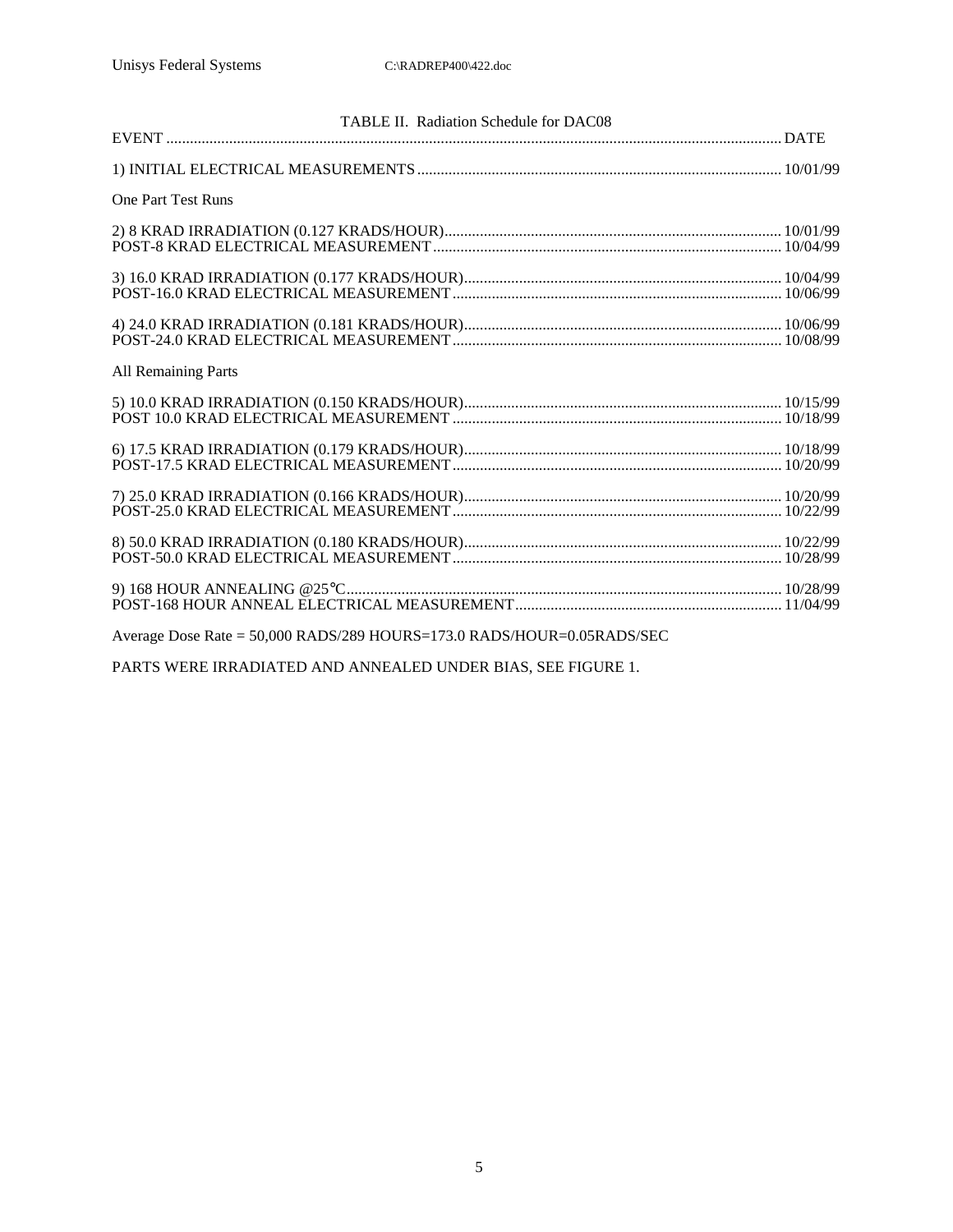| <b>Test</b> | <b>Spec. Limit</b>       |              |              |              |                                                                     |
|-------------|--------------------------|--------------|--------------|--------------|---------------------------------------------------------------------|
| #           | <b>Parameter</b>         | <b>Units</b> | min          | max          | <b>Test Conditions (2)</b>                                          |
| 10          | $Icc_15V$                | mA           | $\bf{0}$     | 4.0          |                                                                     |
| 11          | Icc 5V                   | mA           | $\bf{0}$     | 4.0          | $V_{CC}$ = 5V, $V_{SS}$ = -5V, $I_{REF}$ = 1mA                      |
| 12          | $Iss$ 15V                | mA           | $-8.0$       | $\mathbf{0}$ |                                                                     |
| 13          | $\operatorname{Iss\_5V}$ | mA           | $-8.0$       | $\bf{0}$     | $V_{\text{CC}}$ = 5V, $V_{\text{SS}}$ = -5V, $I_{\text{REF}}$ = 1mA |
| 14          | <b>PD_15V</b>            | mW           | $\mathbf{0}$ | 174          |                                                                     |
| 15          | $PD_5V$                  | mW           | $\bf{0}$     | 48           | $V_{\rm CC}$ = 5V, $V_{\rm SS}$ = -5V, $I_{\rm REF}$ = 1mA          |
| 20          | $+$ Ifr                  | mA           | $-2.04$      | $-1.92$      | all inputs = $15V$ , $V_{REF} = 10V$                                |
| 21          | -Ifr                     | mA           | $-2.04$      | $-1.92$      | all inputs = $0V$ , $V_{REF}$ = -10V                                |
| 22          | $+Izs$                   | μA           | $-2.00$      | $\bf{0}$     | all inputs = $0V$ , $V_{REF} = 10V$                                 |
| 23          | -Izs                     | μA           | $-2.00$      | $\bf{0}$     | all inputs = 15V, $V_{REF}$ = -10V                                  |
| 24          | <b>Ifrs</b>              | μA           | $\bf{0}$     | 8.00         | Ifr - $avg(Ifr)$                                                    |
| 30          | +PSS_IFS1                | μA           | $-10.0$      | <b>10.0</b>  | $V_{CC}$ = 4.5V to 18V, $V_{SS}$ = -18V                             |
| 31          | $+PSS_I$ IFS2            | μA           | $-10.0$      | <b>10.0</b>  | $V_{SS}$ = -4.5V to -18V, $V_{CC}$ = 18V                            |
| 40-47       | Iih B1-B8                | μA           | $-10.0$      | <b>10.0</b>  | $V_{IN} = 18V, V_{IL} = 0.8V$                                       |
| 48-55       | $\overline{I}$ il B1-B8  | μA           | $-30.0$      | 30.0         | $ V_{IN} = -10V, V_{IL} = 2.0V$                                     |
| 60          | $NL+$                    | <b>lsb</b>   | $\bf{0}$     | 1.15         | all codes, $V_{REF} = 10V$                                          |
| 61          | $RA+$                    | <b>lsb</b>   | $\bf{0}$     | 1.15         | all codes, $V_{REF} = 10V$                                          |
| 62          | NL-                      | <b>lsb</b>   | $\bf{0}$     | 1.15         | all codes, $V_{REF} = 10V$                                          |
| 63          | RA-                      | <b>lsb</b>   | $\bf{0}$     | 1.15         | all codes, $V_{REF} = 10V$                                          |

## Table III. Electrical Characteristics DAC08 (1)

Notes:

(1) These are the manufacturer's non-irradiated data sheet specification limits. The manufacturer provided no postirradiation limits at the time the tests were performed.

(2)  $V_{CC} = +15V$ ,  $V_{SS} = -15V$ ,  $I_{REF} = 2mA$  unless otherwise specified.